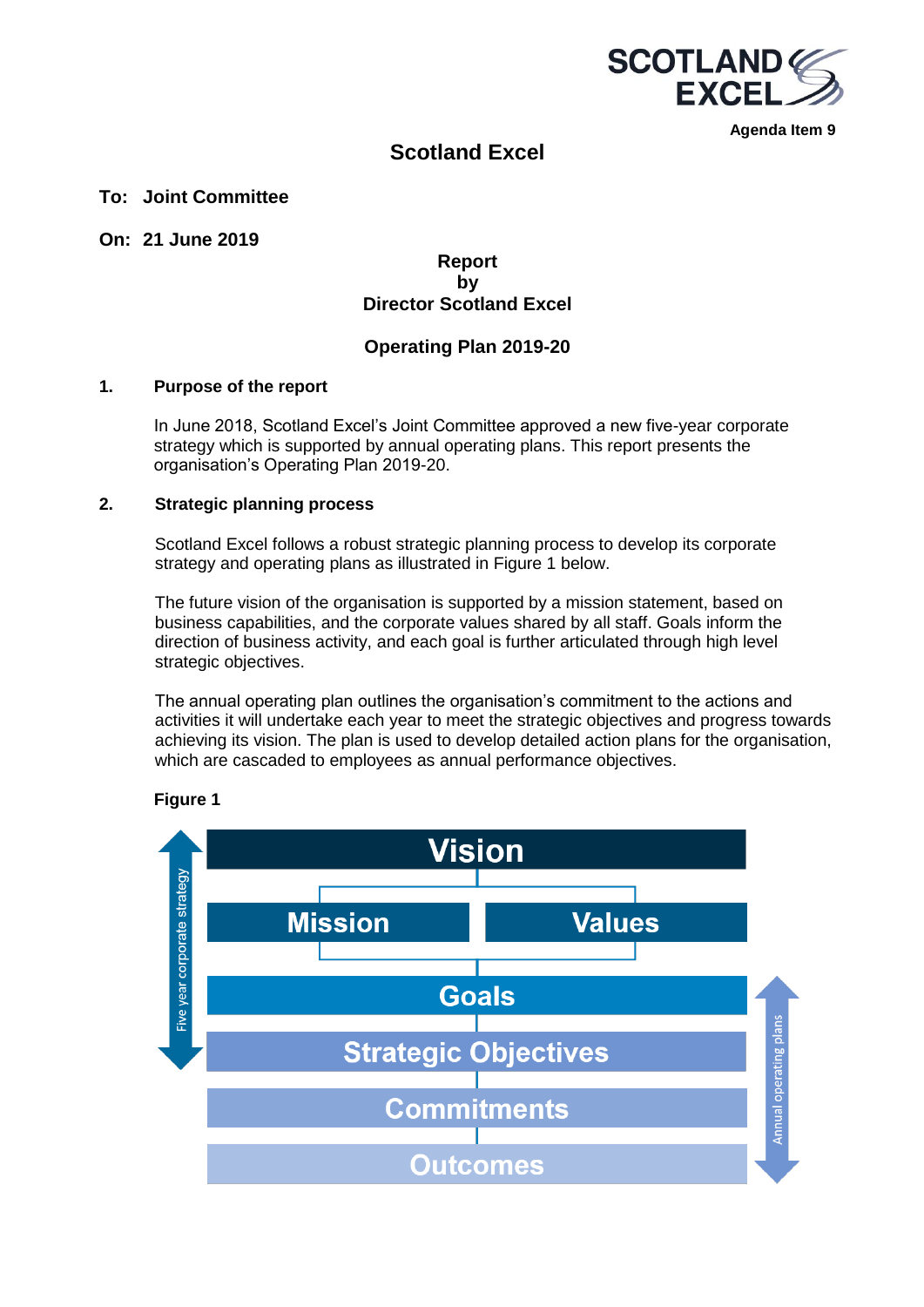## **3. Monitoring and reporting**

Progress reports are produced quarterly to track Scotland Excel's performance. Half yearly and annual reports are submitted to Joint Committee meetings in December and June, with reports for the interim quarters submitted to the Executive Sub-Committee. The report also tracks performance against strategy outcomes using thirteen key performance indicators (KPIs).

## **4. Recommendation**

The members of the Joint Committee are requested to approve the proposed Operating Plan 2019-20.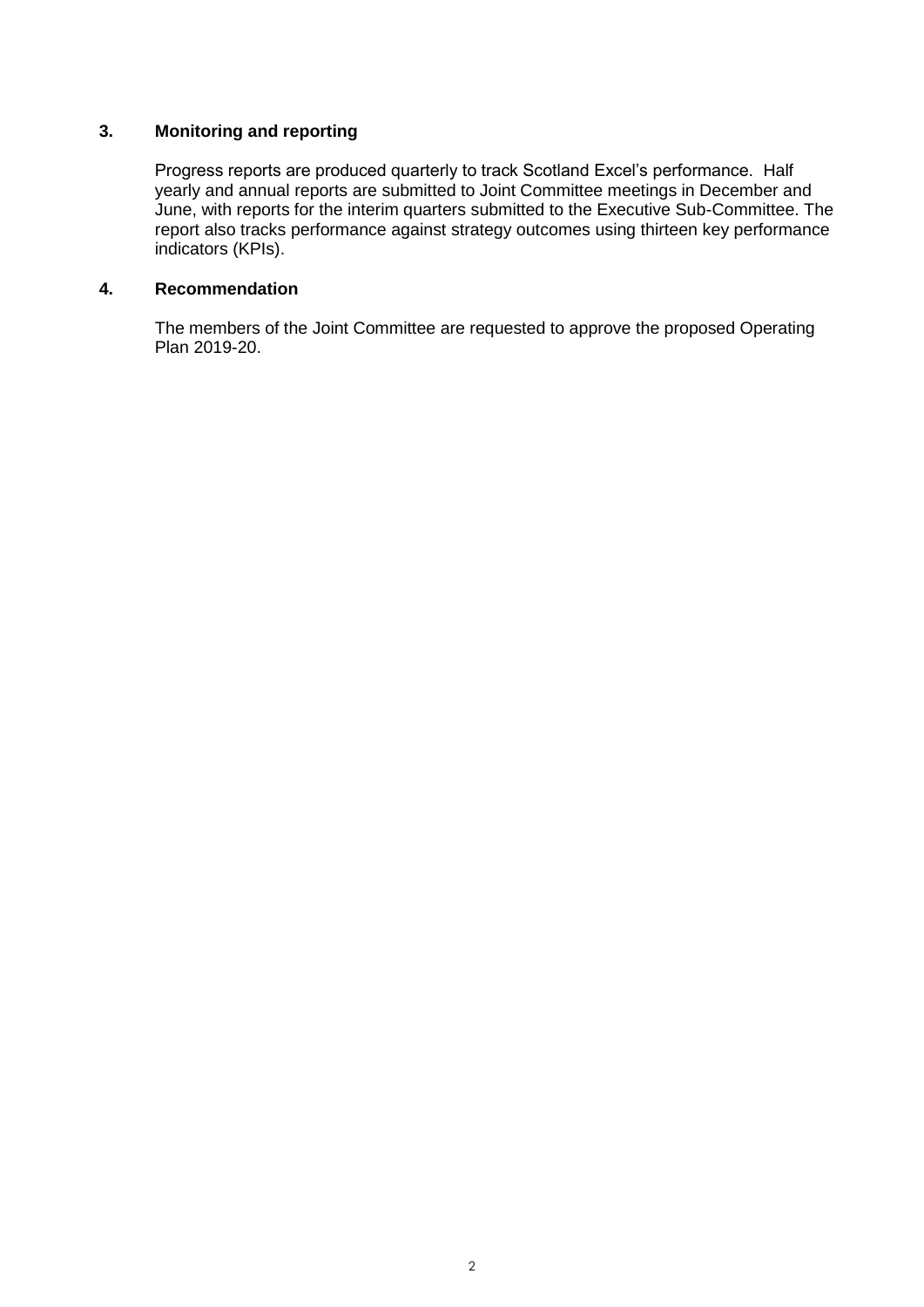

# **Operating Plan 01 April 2019 – 31 March 2020**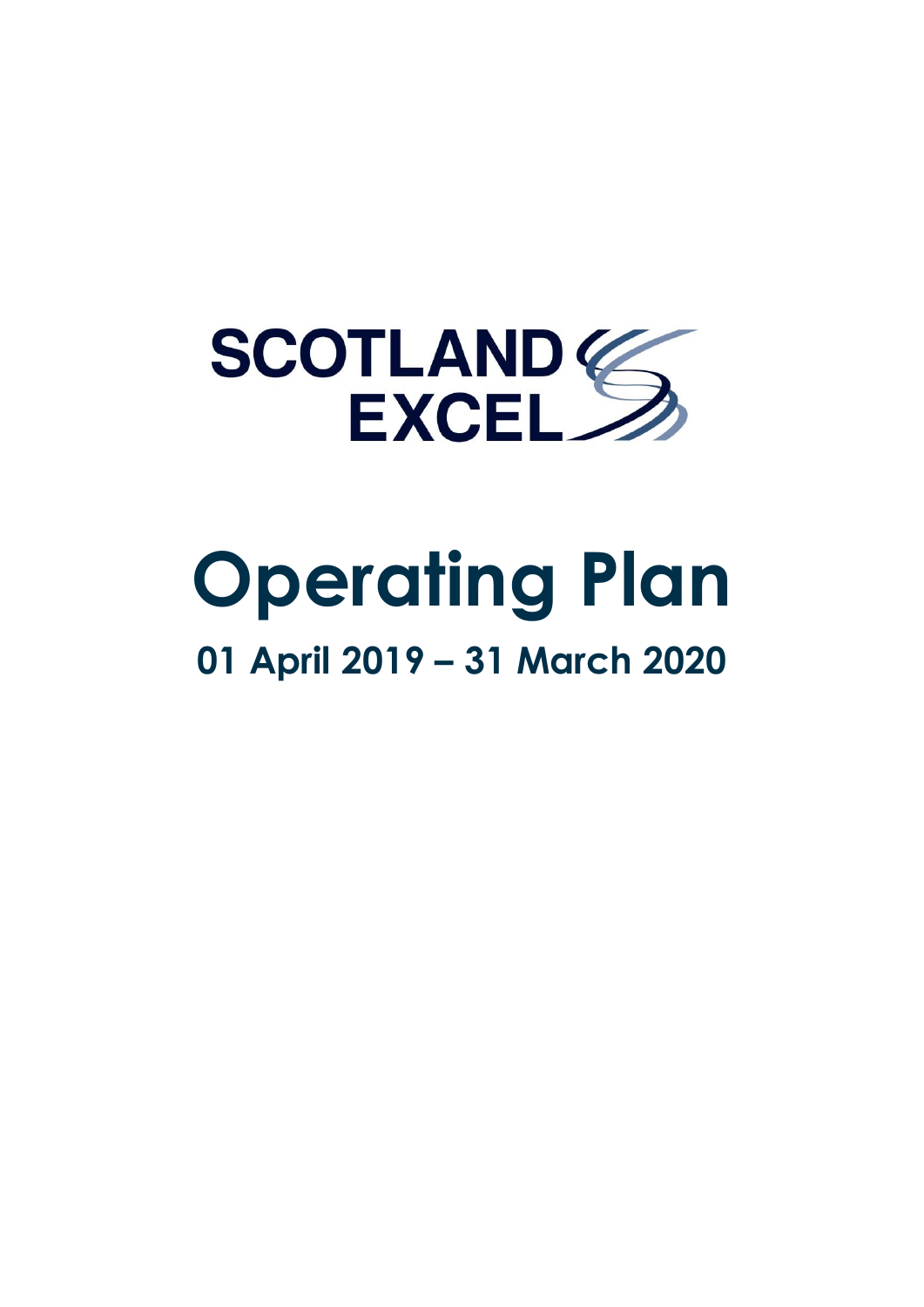## **Introduction**

Scotland Excel is the Centre of Procurement Expertise for the local government sector. Established in 2008, we deliver procurement and commercial solutions through a portfolio of high risk, high value collaborative contracts, professional development opportunities and organisational change initiatives which enhance the influence and impact of procurement across the sector.

Our contracts are designed to increase efficiency and ensure money is saved to protect front line public services. Our strategic approach to procurement supports innovation in service delivery, helps to deliver national and local policies, and brings social, economic and environmental benefits to communities.

Accredited professional development programmes and practitioner workshops, delivered through the Scotland Excel Academy, are designed to increase the skills and knowledge of those working in public procurement. Our change initiatives take a 'whole organisation' approach to best procurement practice, ensuring that it is considered in the development of policies and plans across all service areas.

In 2018, we published a new five year corporate strategy which builds on the achievements of our 2015-18 strategy and sets out our ambitions for supporting local authorities and public sector partners. Developed in consultation with key local government stakeholders, the strategy seeks to increase the value delivered by Scotland Excel and ensure the long-term sustainability and growth of our organisation.

Our vision is to be recognised as a leading provider of innovative, transformative procurement solutions for local and national public services across Scotland. We aim to achieve this by building on our strategic procurement expertise and experience of developing collaborative solutions which support better outcomes for Scotland's people and communities.

The strategy map on page 3 provides an overview of the business goals and strategic objectives which support our aim. The full strategy document is available to download from our website.

To support the strategy, we develop annual operating plans which record the commitments we will undertake to achieve our business goals. Each year, the plan is used to set priorities and develop detailed action plans for the organisation, which are cascaded as annual performance objectives for employees.

This document records the commitments we will deliver in 2019-20 to help us achieve each of our four goals and strategic objectives. Reports are issued quarterly to record our progress against these commitments, and a set of key performance indicators (KPIs) monitor ongoing delivery against our strategy outcomes.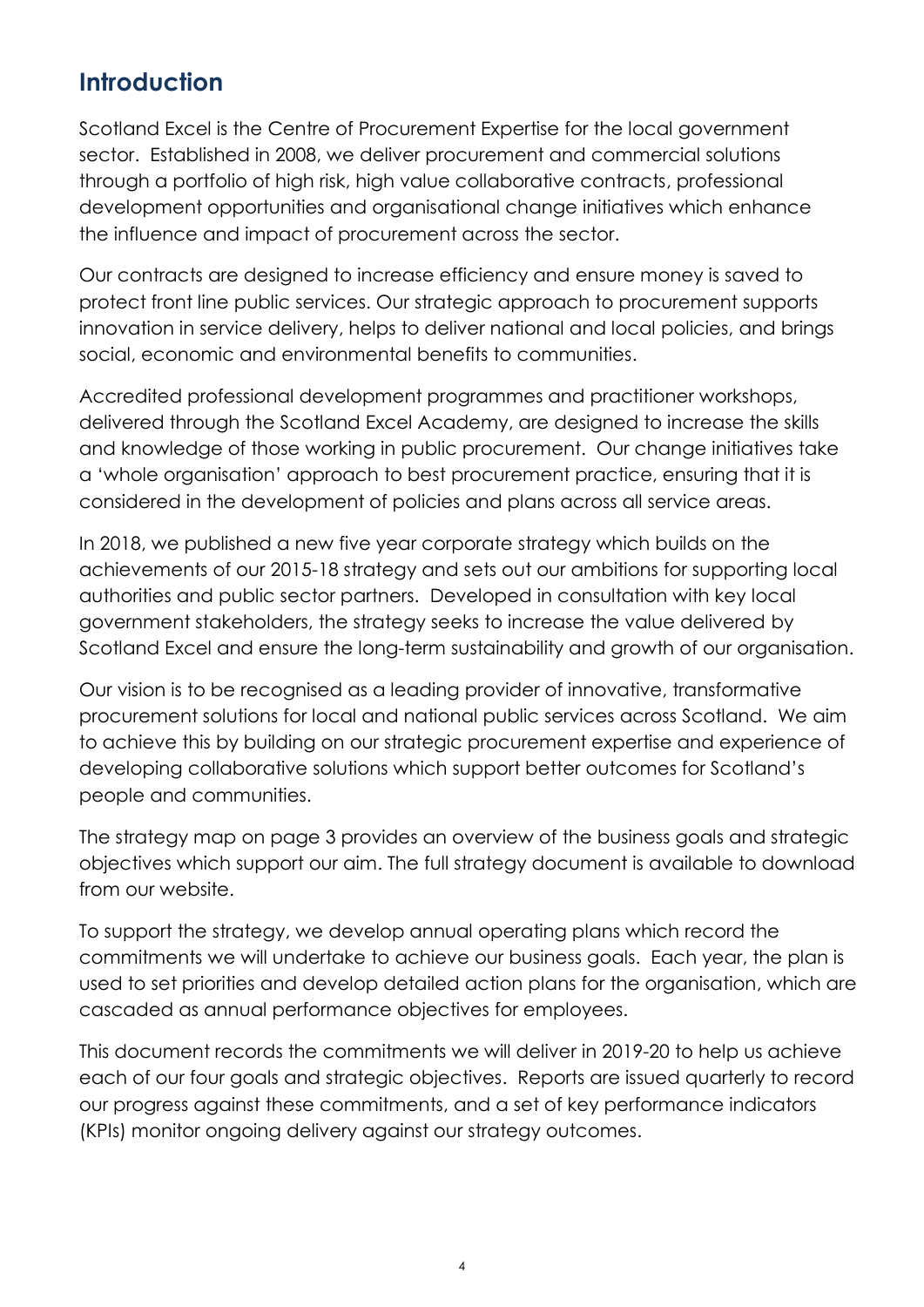# **Strategy Map**

# **Vision**

| To provide innovative, transformative solutions for local and national public services across Scotland                                                                                                                                                                                                              |                                                                                                                                                                                                                                                                           |                                                                                                                                                                                                                                                           |                                                                                                                                                                                                                                                                              |
|---------------------------------------------------------------------------------------------------------------------------------------------------------------------------------------------------------------------------------------------------------------------------------------------------------------------|---------------------------------------------------------------------------------------------------------------------------------------------------------------------------------------------------------------------------------------------------------------------------|-----------------------------------------------------------------------------------------------------------------------------------------------------------------------------------------------------------------------------------------------------------|------------------------------------------------------------------------------------------------------------------------------------------------------------------------------------------------------------------------------------------------------------------------------|
| <b>Mission</b>                                                                                                                                                                                                                                                                                                      |                                                                                                                                                                                                                                                                           |                                                                                                                                                                                                                                                           |                                                                                                                                                                                                                                                                              |
| To make the most of our strategic procurement expertise and our experience of developing<br>collaborative solutions which support better outcomes for Scotland's people and communities<br>through early intervention and the delivery of sustainable public services                                               |                                                                                                                                                                                                                                                                           |                                                                                                                                                                                                                                                           |                                                                                                                                                                                                                                                                              |
|                                                                                                                                                                                                                                                                                                                     | <b>Values</b>                                                                                                                                                                                                                                                             |                                                                                                                                                                                                                                                           |                                                                                                                                                                                                                                                                              |
|                                                                                                                                                                                                                                                                                                                     |                                                                                                                                                                                                                                                                           | Professional • Courageous • Respectful • Integrity                                                                                                                                                                                                        |                                                                                                                                                                                                                                                                              |
|                                                                                                                                                                                                                                                                                                                     | <b>Outcomes</b>                                                                                                                                                                                                                                                           |                                                                                                                                                                                                                                                           |                                                                                                                                                                                                                                                                              |
| Our services shape the<br>effective and efficient<br>delivery of public services                                                                                                                                                                                                                                    | Our services facilitate the<br>delivery of national and<br>local policy priorities                                                                                                                                                                                        | Our insight and knowledge<br>underpin innovative<br>solutions for our customers                                                                                                                                                                           | Our customers receive a<br>measurable return on<br>investment through savings                                                                                                                                                                                                |
| Our expertise leads<br>continuous improvement in<br>commercial performance                                                                                                                                                                                                                                          | Our services enable positive<br>and sustainable outcomes<br>for people and communities                                                                                                                                                                                    | Our activities are<br>recognised as leading the<br>way in public procurement                                                                                                                                                                              | Our customers are satisfied<br>with our services and how<br>we deliver them                                                                                                                                                                                                  |
|                                                                                                                                                                                                                                                                                                                     | <b>Goals</b>                                                                                                                                                                                                                                                              |                                                                                                                                                                                                                                                           |                                                                                                                                                                                                                                                                              |
| 1: Shaping solutions<br>for innovative<br>public services                                                                                                                                                                                                                                                           | 2: Being sustainable<br>in everything we<br>do                                                                                                                                                                                                                            | 3: Placing people at<br>the heart of our<br>business                                                                                                                                                                                                      | 4: Driving sustainable<br>and scalable<br>growth                                                                                                                                                                                                                             |
| <b>Strategic objectives:</b>                                                                                                                                                                                                                                                                                        | <b>Strategic objectives:</b>                                                                                                                                                                                                                                              | <b>Strategic objectives:</b>                                                                                                                                                                                                                              | <b>Strategic objectives:</b>                                                                                                                                                                                                                                                 |
| 1.1 Deliver a programme of<br>collaborative<br>procurement to support<br>early intervention and<br>the delivery of public<br>services<br>1.2 Deliver programmes<br>which lead and<br>develop professional,<br>organisational and<br>commercial capability<br>1.3 Harness the potential of<br>digital technology and | 2.1 Deliver positive and<br>measurable social<br>value through our<br>contracts<br>2.2 Deliver positive and<br>measurable local<br>impact through SME<br>and third sector<br>participation in our<br>contracts<br>2.3 Deliver positive and<br>measurable<br>environmental | 3.1 Ensure our customers<br>continue to receive<br>maximum value from<br>our services<br>3.2 Engage stakeholders<br>in the delivery of<br>effective local<br>solutions<br>3.3 Represent the<br>collective views of<br>stakeholders at a<br>national level | 4.1 Implement a new<br>governance model<br>which supports<br>scalable business<br>growth<br>4.2 Continue to maintain<br>a robust business<br>infrastructure to<br>support our growth<br>ambitions<br>4.3 Use our knowledge<br>and insight to identify<br>new services and/or |
| data insight to support<br>the delivery of public<br>services<br>1.4 Use our insight and<br>experience to shape                                                                                                                                                                                                     | benefits through our<br>contracts<br>2.4 Lead and develop<br>sustainable<br>procurement                                                                                                                                                                                   | 3.4 Implement policies<br>which develop,<br>empower, value and<br>engage our workforce                                                                                                                                                                    | sectors which provide<br>growth opportunities<br>4.4 Explore opportunities<br>to work with partners                                                                                                                                                                          |
| policy and meet the<br>challenges of future<br>public service delivery                                                                                                                                                                                                                                              | knowledge and<br>practice                                                                                                                                                                                                                                                 |                                                                                                                                                                                                                                                           | on the development<br>and delivery of new<br>business opportunities                                                                                                                                                                                                          |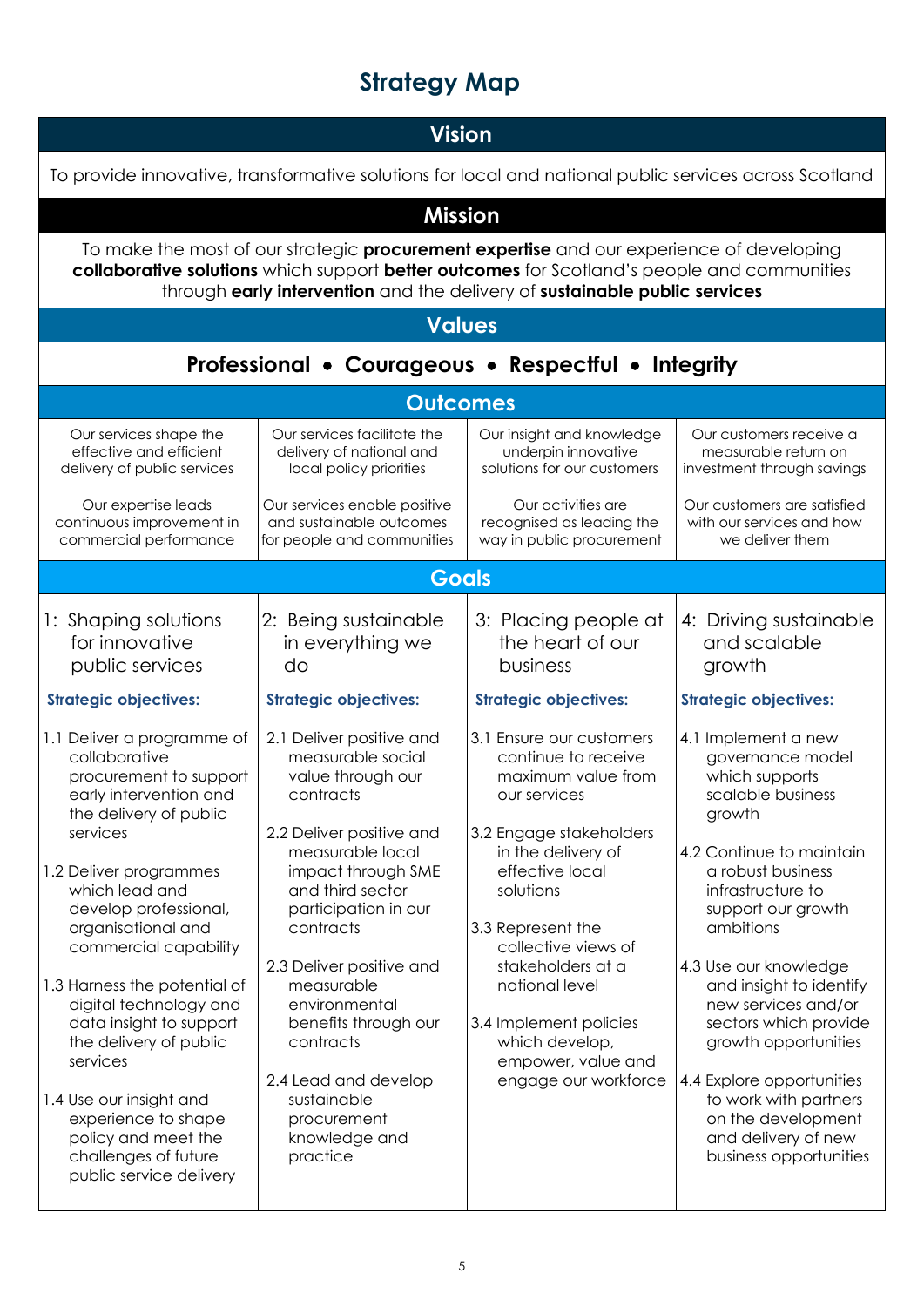# **Progress against outcomes**

During 2018-19, our activities achieved the following outcomes.

| Our services shape the effective and efficient                                                                                                                                                                                                                                                                                                                                  | Our expertise leads continuous improvement in                                                                                                                                                                                                                                                                                                                                                                     |
|---------------------------------------------------------------------------------------------------------------------------------------------------------------------------------------------------------------------------------------------------------------------------------------------------------------------------------------------------------------------------------|-------------------------------------------------------------------------------------------------------------------------------------------------------------------------------------------------------------------------------------------------------------------------------------------------------------------------------------------------------------------------------------------------------------------|
| delivery of public services                                                                                                                                                                                                                                                                                                                                                     | commercial performance                                                                                                                                                                                                                                                                                                                                                                                            |
| Dynamic Purchasing System (DPS) for<br>recyclable and residual waste delivered to<br>support environmental services<br>Engaged with partners and providers to<br>agree a new approach to the procurement<br>of care and support services<br>Engaged with providers to agree a care<br>cost model for older people's care home<br>services                                       | Scotland Excel Academy expanded to<br>$\bullet$<br>include advanced procurement practitioner<br>and project management programmes<br>Business change and transformation projects<br>$\bullet$<br>delivered for Aberdeen City, East<br>Renfrewshire and Fife Councils<br>Procurement & Commercial Improvement<br>$\bullet$<br>Programme (PCIP) assessments delivered for<br>53 housing associations over two years |
| Our services facilitate the implementation of                                                                                                                                                                                                                                                                                                                                   | Our services enable positive and sustainable                                                                                                                                                                                                                                                                                                                                                                      |
| national and local policy priorities                                                                                                                                                                                                                                                                                                                                            | outcomes for people and communities                                                                                                                                                                                                                                                                                                                                                                               |
| Funding secured to develop procurement<br>guidance which supports the expansion of<br>early learning and childcare provision<br>New contract for energy advice services will<br>help councils and housing associations<br>reduce fuel poverty<br>Tender for new build residential housing<br>framework issued to support the delivery of<br>affordable new homes                | Community benefits delivered 125 jobs, 22<br>$\bullet$<br>apprenticeships and 30 work placements in<br>the first six months of 2018-19<br>£339m spend with Scottish-based suppliers<br>$\bullet$<br>during 2018, 67% of which was with SMEs<br>Supported business, Scotland's Bravest<br>$\bullet$<br>Manufacturing Company, has achieved<br>over £1m of business from national<br>frameworks                     |
| Our insight and knowledge underpin innovative                                                                                                                                                                                                                                                                                                                                   | Our activities are recognised as leading the way                                                                                                                                                                                                                                                                                                                                                                  |
| solutions for our customers                                                                                                                                                                                                                                                                                                                                                     | in public procurement                                                                                                                                                                                                                                                                                                                                                                                             |
| Procurement support provided to SEEMIS to<br>support the delivery of national education<br>software solutions<br>Partnered with the Digital Office to hold a<br>successful event aiming to accelerate digital<br>transformation in local government<br>First phase of a new spend data analysis<br>system implemented to improve contract<br>management information and insight | Winner of two awards - Scottish Public<br>$\bullet$<br>Service Award for the care cost modelling<br>and GO Award Scotland for the Academy<br>Scotland Excel staff invited to speak at 17<br>$\bullet$<br>events and conferences<br>MSPs and senior stakeholders attended a<br>$\bullet$<br>parliamentary reception celebrating 10<br>Years of Scotland Excel                                                      |
| Our customers receive a measurable return on                                                                                                                                                                                                                                                                                                                                    | Our customers are satisfied with our services and                                                                                                                                                                                                                                                                                                                                                                 |
| investment through savings                                                                                                                                                                                                                                                                                                                                                      | how we deliver them                                                                                                                                                                                                                                                                                                                                                                                               |
| Average savings on contracts delivered,<br>renewed or extended in 2018-19 was 4.2%<br>against a 2.5% target<br>Estimated savings of £12.4 million delivered in<br>2018 – more than 3.5 times the investment<br>made by council though membership fees                                                                                                                           | Online resources developed to provide<br>$\bullet$<br>stakeholders with access to a wide range of<br>social care information<br>Account management services expanded<br>$\bullet$<br>to incorporate the delivery of assessments,<br>business change initiatives and workshops                                                                                                                                     |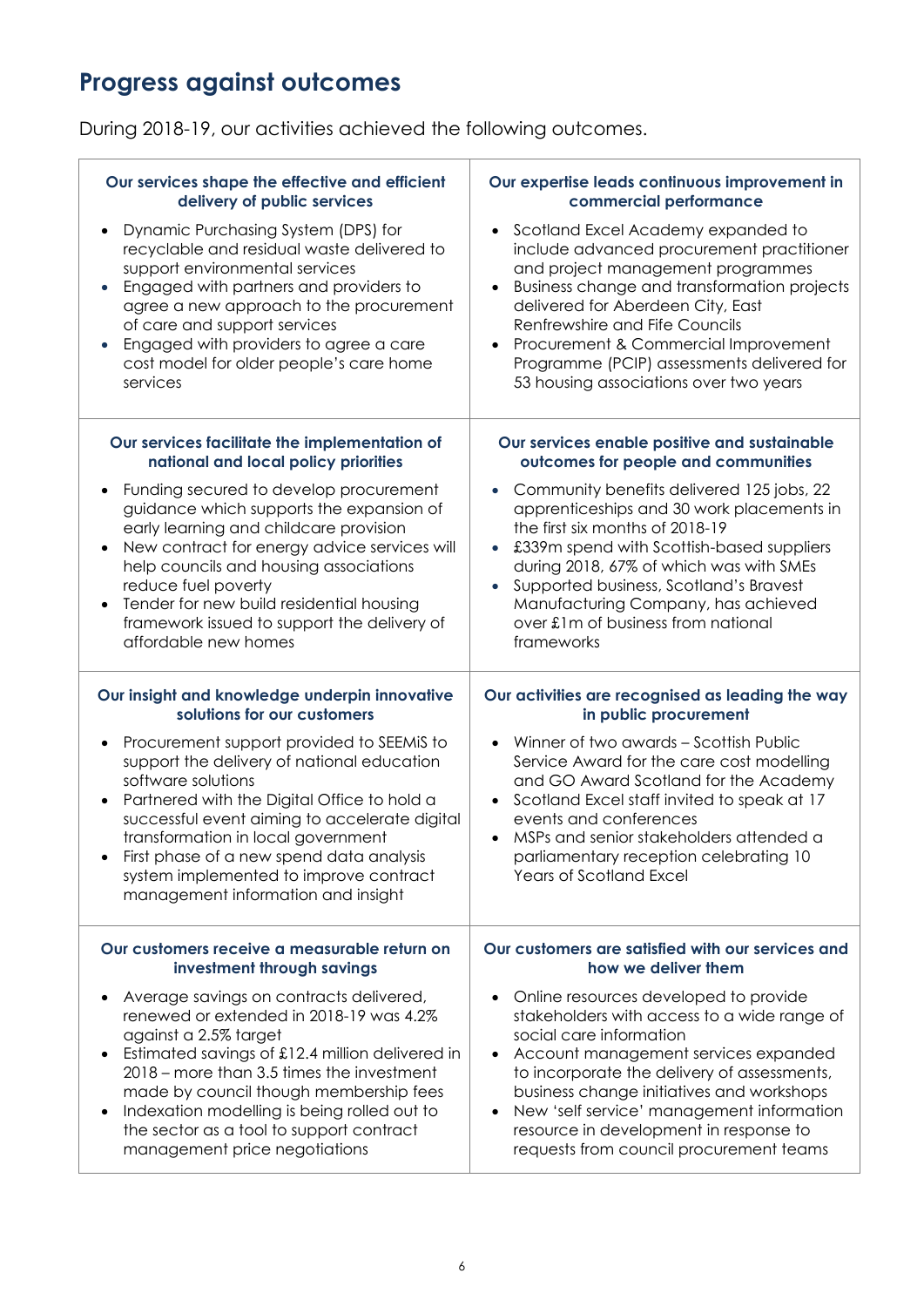# **Key priorities for 2019-20**

Overview of the key commitments we will undertake this year:

| Goa1 1: Shaping solutions for innovative                                                                                                                                                                                                                                                                                                                                                                                                                                                                                                                                                                                                                                                                                                                                  | Goa1 2: Being sustainable in everything we                                                                                                                                                                                                                                                                                                                                                                                                                                                                                                                                                                                                                                        |
|---------------------------------------------------------------------------------------------------------------------------------------------------------------------------------------------------------------------------------------------------------------------------------------------------------------------------------------------------------------------------------------------------------------------------------------------------------------------------------------------------------------------------------------------------------------------------------------------------------------------------------------------------------------------------------------------------------------------------------------------------------------------------|-----------------------------------------------------------------------------------------------------------------------------------------------------------------------------------------------------------------------------------------------------------------------------------------------------------------------------------------------------------------------------------------------------------------------------------------------------------------------------------------------------------------------------------------------------------------------------------------------------------------------------------------------------------------------------------|
| public services                                                                                                                                                                                                                                                                                                                                                                                                                                                                                                                                                                                                                                                                                                                                                           | do                                                                                                                                                                                                                                                                                                                                                                                                                                                                                                                                                                                                                                                                                |
| Complete the award of the new build<br>$\bullet$<br>residential housing framework<br>Embed ownership of the National Care<br>$\bullet$<br>Home Contact (NCHC)<br>Complete the delivery of the care and<br>$\bullet$<br>support framework<br>Continue to deliver business change<br>$\bullet$<br>initiatives, projects and programmes for the<br>sector and councils<br>Continue to expand the range of<br>$\bullet$<br>programmes and workshops available<br>through the Scotland Excel Academy<br>Work with the Digital Office to accelerate<br>$\bullet$<br>the pace of digital transformation across<br>the sector<br>Continue to influence national and local<br>$\bullet$<br>policy priorities for social care, education,<br>affordable housing and the environment | Monitor the proportion of Scotland Excel<br>suppliers paying their staff the Scottish<br>Living Wage<br>Continue to work with the Supplier<br>Development Programme (SDP) to<br>encourage SME tender participation<br>Continue to identify direct and supply<br>chain opportunities for Scottish SMEs and<br>contractors<br>Develop plans to assess and mitigate<br>Scotland Excel's carbon footprint<br>Continue to consider 'whole life' costing<br>within tender evaluations<br>Continue to work with national partners on<br>the development of sustainable<br>procurement guidance and tools<br>Develop plans to increase the sector's<br>sustainable procurement capability |
| Goa1 3: Placing people at the heart of our                                                                                                                                                                                                                                                                                                                                                                                                                                                                                                                                                                                                                                                                                                                                | Goa1 4: Driving sustainable and scalable                                                                                                                                                                                                                                                                                                                                                                                                                                                                                                                                                                                                                                          |
| <b>business</b>                                                                                                                                                                                                                                                                                                                                                                                                                                                                                                                                                                                                                                                                                                                                                           | growth                                                                                                                                                                                                                                                                                                                                                                                                                                                                                                                                                                                                                                                                            |
| Continue to develop Scotland Excel's<br>$\bullet$<br>account management services<br>Implement new digital technologies for<br>$\bullet$<br>customer engagement and services<br>Explore the feasibility of providing additional<br>٠<br>services requested by customers<br>Continue to engage with communities and<br>$\bullet$<br>service users in the development of<br>procurement strategies<br>Continue to engage with schools to<br>$\bullet$<br>promote the value of procurement to<br>communities<br>Implement a new model for representing<br>$\bullet$<br>the views and requirements of stakeholders<br>Refresh and deliver Scotland Excel's<br>$\bullet$<br>organisational development strategy                                                                 | Monitor income to ensure the successful<br>delivery of Scotland Excel's new funding<br>model<br>Continue to improve Scotland Excel's<br>business and ICT infrastructure<br>Develop a risk model for assessing new<br>business opportunities<br>Continue to provide services to housing<br>associations<br>Implement plans to expand associate<br>membership<br>Develop effective marketing campaigns to<br>support income generation targets<br>Identify opportunities to create new public<br>sector partnerships<br>Continue to develop existing partnerships                                                                                                                   |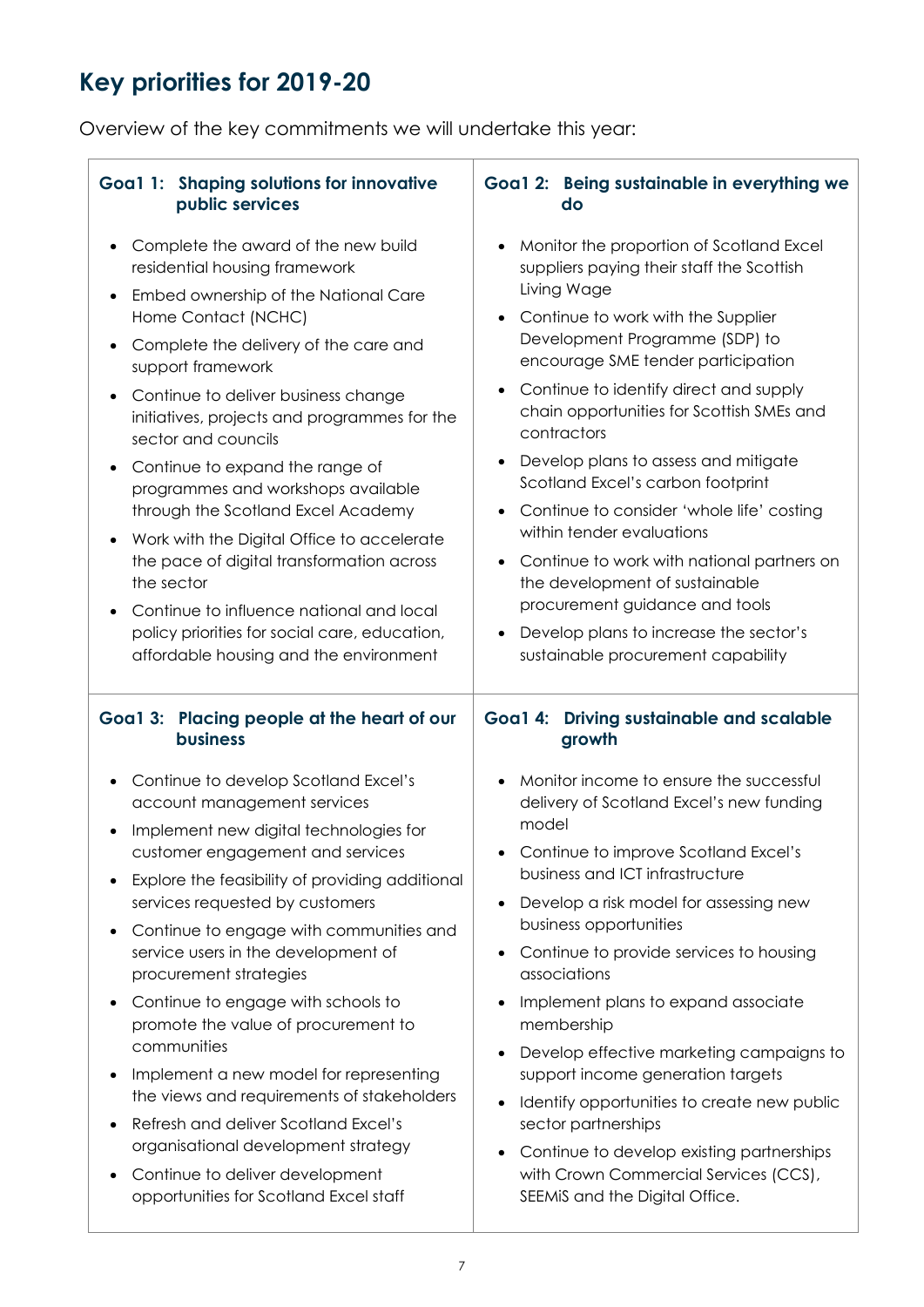# **Goa1 1: Shaping solutions for innovative public services**

| <b>Strategic Objective</b>                                                                                                         | <b>Commitment</b>                                                                                                                                                                                                                                                                                                                                                                                                                                                                                                                                                                                                                                                                                                                                                                                                                                                                                                                                                                                                                                                                                                                                                                                                                                                                                                                                                                                                                                               |
|------------------------------------------------------------------------------------------------------------------------------------|-----------------------------------------------------------------------------------------------------------------------------------------------------------------------------------------------------------------------------------------------------------------------------------------------------------------------------------------------------------------------------------------------------------------------------------------------------------------------------------------------------------------------------------------------------------------------------------------------------------------------------------------------------------------------------------------------------------------------------------------------------------------------------------------------------------------------------------------------------------------------------------------------------------------------------------------------------------------------------------------------------------------------------------------------------------------------------------------------------------------------------------------------------------------------------------------------------------------------------------------------------------------------------------------------------------------------------------------------------------------------------------------------------------------------------------------------------------------|
| 1.1 Deliver a programme of<br>collaborative procurement<br>to support early intervention<br>and the delivery of public<br>services | Continue to engage directly with local authority services to identify new collaborative procurement opportunities<br>Complete the tender process for a new build residential housing framework on behalf of participating local authorities<br>and market this effectively to local authorities and housing associations<br>Embed ownership for the National Care Home Contract (NCHC) within Scotland Excel and refresh the approach to<br>this contract based on the implementation of the NCHC Cost Model ©<br>Complete the delivery of a framework for adult care and support services and secure sustainable funding for ongoing<br>$\bullet$<br>management of this contract<br>Complete the Scottish Government funded project to deliver guidance, procurement templates, and terms and<br>$\bullet$<br>conditions to support the expansion of early learning and childcare provision<br>Continue to develop and deliver contract and supplier management (CSM) and key supplier management (KSM)<br>$\bullet$<br>programmes which monitor and enhance the performance of Scotland Excel contracts<br>Continue to identify opportunities to lead and/or participate in national cross-sector procurement opportunities and<br>initiatives with partners in health, further and higher education, and central government<br>Continue to inform and support national procurement policy in consultation with the local government procurement<br>community |
| 1.2 Deliver programmes which<br>lead and develop<br>professional, organisational<br>and commercial capability                      | Complete the second cycle of Procurement & Commercial Improvement Programme (PCIP) assessments for all local<br>authorities<br>Develop and deliver a targeted programme of sector-wide change projects based on development needs identified<br>$\bullet$<br>by the second cycle of PCIP assessments<br>Continue to deliver the chargeable consultancy projects and transformation programmes for Fife Council, East<br>$\bullet$<br>Renfrewshire Council and the Tayside councils, and respond to any further requests for these types of services<br>Continue to develop and deliver accredited work-based learning programmes through the Scotland Excel Academy<br>$\bullet$<br>Develop and deliver a programme of non-accredited practice workshops through the Scotland Excel Academy<br>$\bullet$<br>Continue to develop Scotland Excel Academy online resources to support learning programmes and create a<br>community platform for sharing best practice                                                                                                                                                                                                                                                                                                                                                                                                                                                                                             |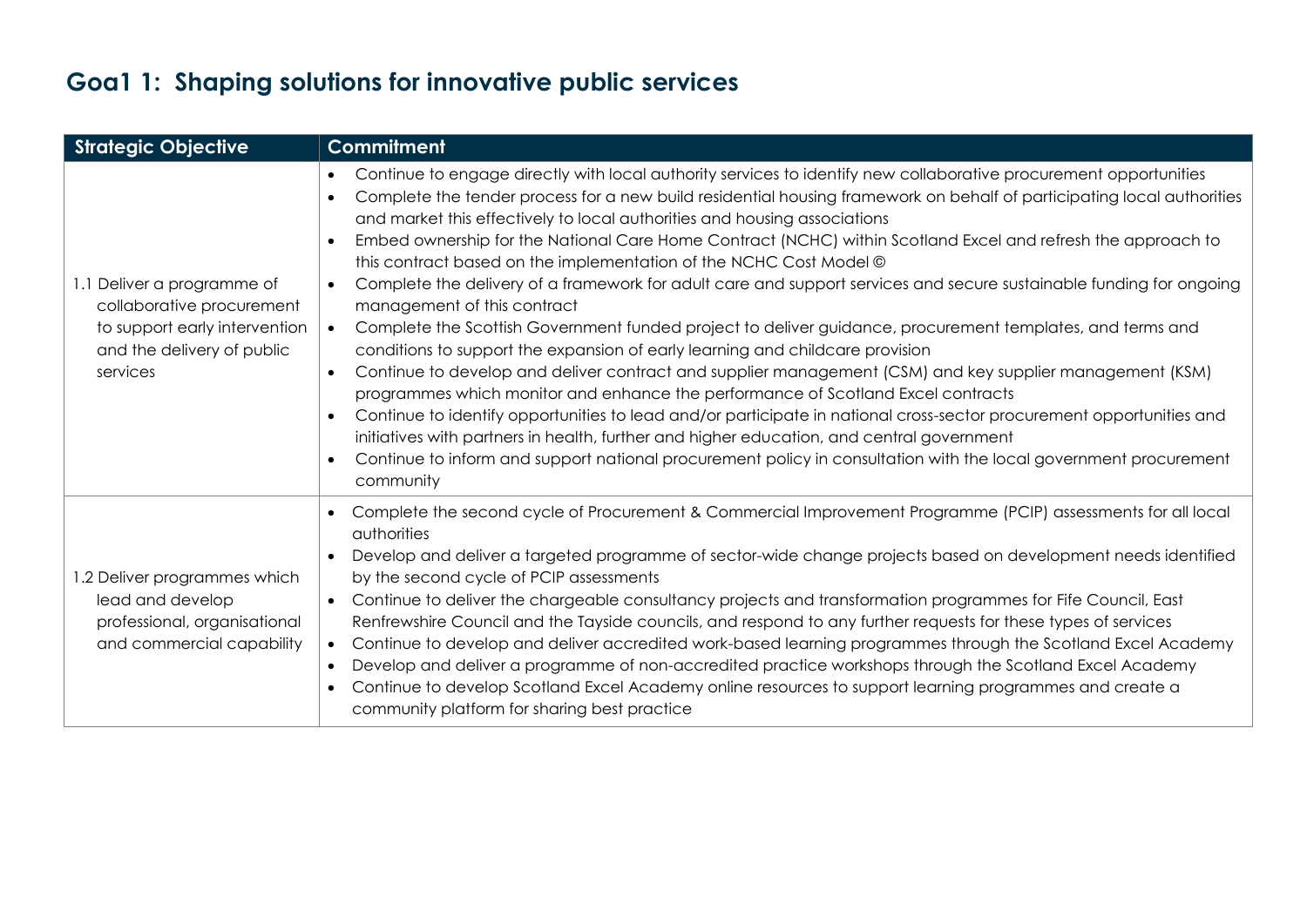| 1.3 Harness the potential of digital<br>technology and data insight<br>to support the delivery of<br>public services  | Continue to provide ICT procurement services for the Digital Office for Scottish Local Government, engaging<br>proactively with stakeholders to accelerate a collaborative approach to the adoption of digital technologies<br>Continue to develop data analytic tools and resources to support the expansion of the contract portfolio and<br>provide management information to the sector<br>Complete negotiations with providers on rates of return to enable implementation of the NCHC Cost Model ©<br>$\bullet$<br>which supports the delivery of affordable and sustainable social care services<br>Continue to develop and share access to Indexation Modelling to track market influences on costs<br>Develop plans to roll out data analytic tools to staff across the organisation                                                                                                                                                                                                                                                                                                                                                                                                                            |
|-----------------------------------------------------------------------------------------------------------------------|--------------------------------------------------------------------------------------------------------------------------------------------------------------------------------------------------------------------------------------------------------------------------------------------------------------------------------------------------------------------------------------------------------------------------------------------------------------------------------------------------------------------------------------------------------------------------------------------------------------------------------------------------------------------------------------------------------------------------------------------------------------------------------------------------------------------------------------------------------------------------------------------------------------------------------------------------------------------------------------------------------------------------------------------------------------------------------------------------------------------------------------------------------------------------------------------------------------------------|
| 1.4 Use our insight and experience<br>to shape policy and meet the<br>challenges of future public<br>service delivery | Continue to work with the Scottish Government, COSLA and other partners to support the development and/or<br>delivery of national policy in social care<br>Continue to work with the Scottish Government and other partners to support the development and/or delivery of<br>education policies such as early learning provision, pupil attainment funding, and procurement for school meals<br>Continue to work with the Scottish Government, Association of Local Authority Chief Housing Officers (ALACHO)<br>and other partners to support the development and/or delivery of national policy in affordable housing<br>Continue to work with the Scottish Government, Zero Waste Scotland and other partners to support the<br>$\bullet$<br>development and/or delivery of national environmental policy<br>Develop and deliver a calendar of communications activities which promotes our knowledge and experience in<br>support of our policy and public affairs goals<br>Explore the feasibility of becoming a Scottish Credit & Qualifications Framework (SCQF) Credit Rating Body to<br>support the expansion of the Scotland Excel Academy and position it as a future provider of Graduate<br>Apprenticeships |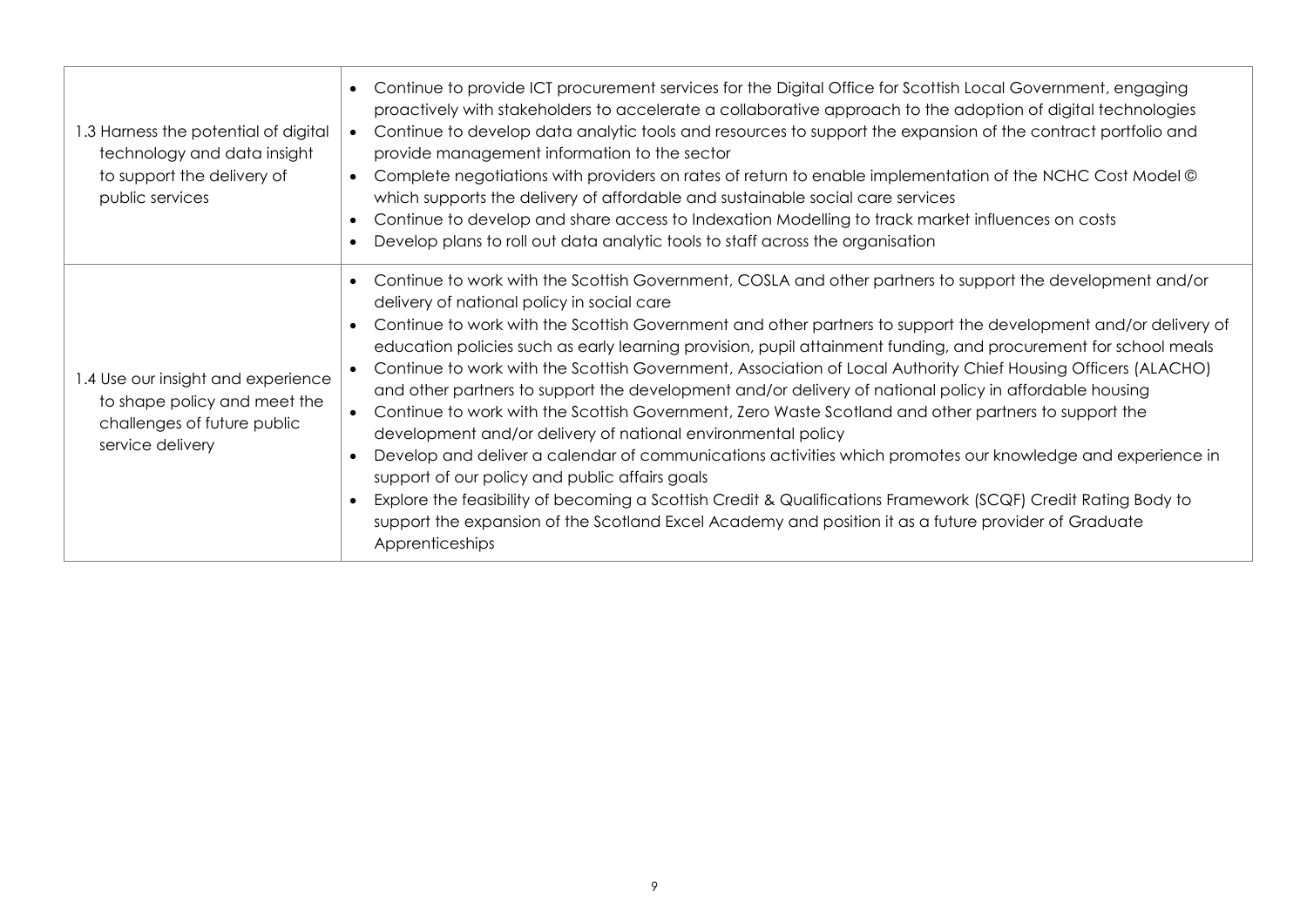# **Goa1 2: Being sustainable in everything we do**

| <b>Strategic Objective</b>                                                                                                        | <b>Commitment</b>                                                                                                                                                                                                                                                                                                                                                                                                                                                                                                                                                                                                                                                                                                                                                             |
|-----------------------------------------------------------------------------------------------------------------------------------|-------------------------------------------------------------------------------------------------------------------------------------------------------------------------------------------------------------------------------------------------------------------------------------------------------------------------------------------------------------------------------------------------------------------------------------------------------------------------------------------------------------------------------------------------------------------------------------------------------------------------------------------------------------------------------------------------------------------------------------------------------------------------------|
| 2.1 Deliver positive and<br>measurable social value<br>through our contracts                                                      | Continue to monitor the proportion of Scotland Excel suppliers paying their staff the Scottish Living Wage and<br>identify any opportunities to increase this<br>Continue to embed community benefit models which enable councils to achieve direct benefits for their areas<br>$\bullet$<br>Continue to support opportunities for disabled/disadvantaged workers through community benefits and/or the<br>$\bullet$<br>participation of supported businesses and the third sector within our supply chain                                                                                                                                                                                                                                                                    |
| 2.2 Deliver positive and<br>measurable local economic<br>impact through SME and third<br>sector participation in our<br>contracts | Continue to work with the Supplier Development Programme (SDP) to raise awareness of public procurement<br>$\bullet$<br>opportunities and encourage participation among Scottish SMEs<br>Continue to increase direct and supply chain opportunities for Scottish SMEs and contractors within Scotland Excel<br>$\bullet$<br>contracts, particularly within the construction portfolio<br>Continue to encourage housing associations to consider the local economic impact they can deliver through the<br>$\bullet$<br>use of Scotland Excel contracts                                                                                                                                                                                                                        |
| 2.3 Deliver positive and<br>measurable environmental<br>benefits through our contracts                                            | Continue to encourage suppliers to Scotland Excel contracts to consider opportunities to increase recycling of their<br>products and packaging and/or reduce their carbon footprint<br>Continue to consider 'whole life' costing within tender evaluations<br>$\bullet$<br>Develop plans for assessing and mitigating the environmental impact of Scotland Excel's activities<br>$\bullet$                                                                                                                                                                                                                                                                                                                                                                                    |
| 2.4 Lead and develop sustainable<br>procurement knowledge and<br>practice                                                         | Produce an annual report on 2018-19 procurement activity in line with the requirements of the Procurement Reform<br>(Scotland) Act 2014<br>Monitor the progress and publication of annual procurement reports within the local government sector, providing<br>$\bullet$<br>support and guidance to councils as required<br>Continue to work with national partners on the development of sustainable procurement guidance and tools<br>$\bullet$<br>Continue to develop opportunities to increase the local government sector's sustainable procurement knowledge<br>$\bullet$<br>and capability through the Scotland Excel Academy<br>Develop plans to promote sustainable procurement to elected members and senior officers to support a 'whole<br>organisation' approach |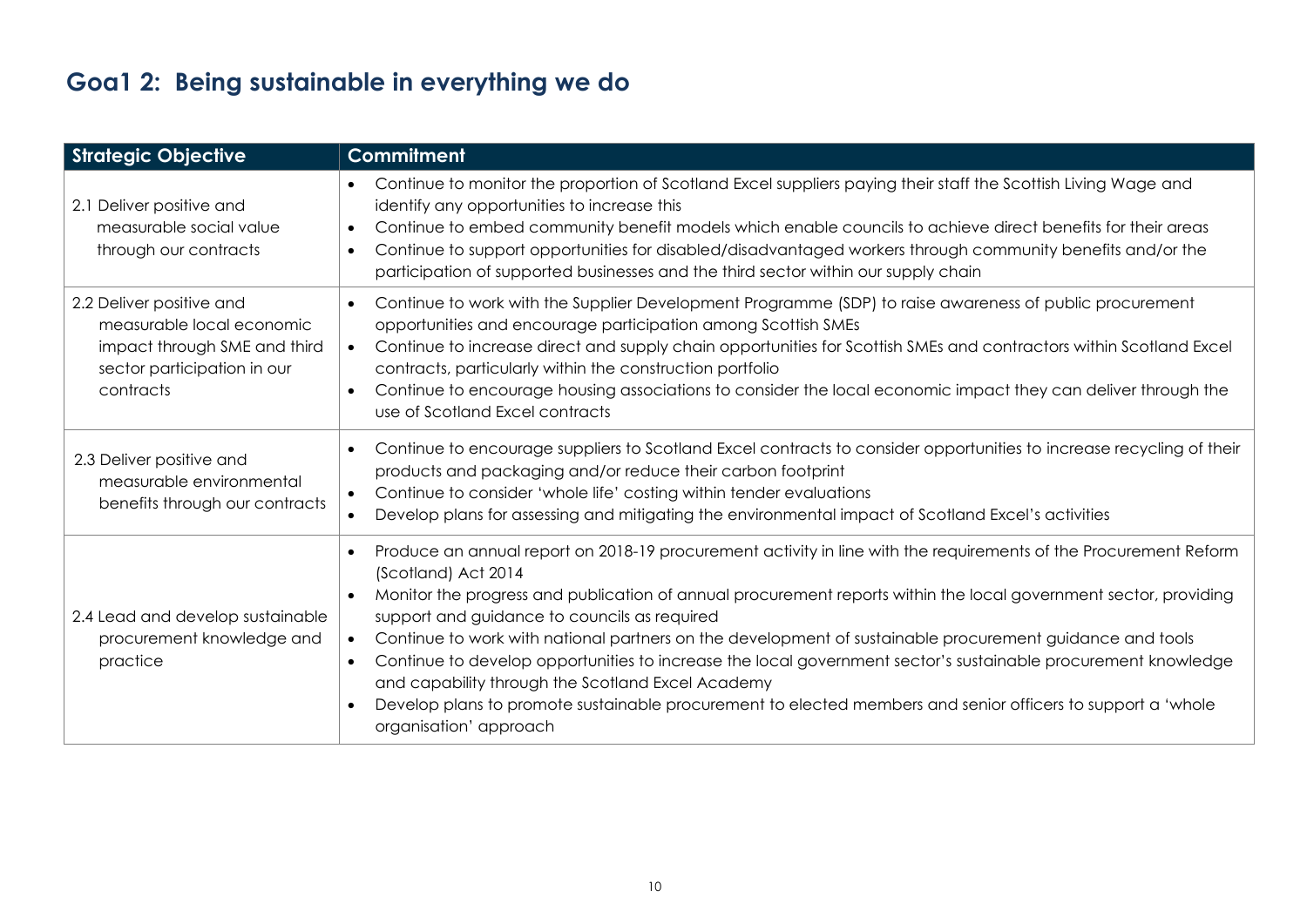# **Goa1 3: Placing people at the heart of our business**

| <b>Strategic Objective</b>                                                          | <b>Commitment</b>                                                                                                                                                                                                                                                                                                                                                                                                                                                                                                                                                                                                                                                                                                                                                                                         |
|-------------------------------------------------------------------------------------|-----------------------------------------------------------------------------------------------------------------------------------------------------------------------------------------------------------------------------------------------------------------------------------------------------------------------------------------------------------------------------------------------------------------------------------------------------------------------------------------------------------------------------------------------------------------------------------------------------------------------------------------------------------------------------------------------------------------------------------------------------------------------------------------------------------|
| 3.1 Ensure our customers continue<br>to receive maximum value<br>from our services  | Continue to develop Scotland Excel's account management services to ensure they deliver value to local authority<br>procurement teams and support a positive customer experience for councils<br>Continue to explore further opportunities to use digital technologies to engage with and/or provide online 'self-<br>$\bullet$<br>service' to customers, incorporating the findings into Scotland Excel's ICT strategy and roadmap<br>Explore the feasibility of providing additional services requested by customers, incorporating the findings into future<br>$\bullet$<br>operational plans<br>Embed the outputs of Scotland Excel's stakeholder engagement project into all engagement plans and activities,<br>$\bullet$<br>ensuring that these reflect the organisation's expanding customer base |
| 3.2 Engage stakeholders in the<br>delivery of effective local<br>solutions          | Continue to incorporate community engagement, where appropriate, into the development of procurement<br>strategies<br>Continue to engage directly with service users, where appropriate, to ensure their needs are considered within<br>$\bullet$<br>service design<br>Continue to work with educational partners and/or suppliers to promote the benefits of procurement to pupils                                                                                                                                                                                                                                                                                                                                                                                                                       |
| 3.3 Represent the collective views<br>of stakeholders at a national<br>level        | Review Scotland Excel's representation activities to ensure that these are targeted where they can have the<br>$\bullet$<br>greatest impact<br>Establish a model for undertaking representation activities, including a clear feedback loop for customers and/or<br>$\bullet$<br>communities<br>Continue to build on relationships with the Convention of Scottish Local Authorities (COSLA) and/or elected<br>$\bullet$<br>members to represent customers and communities in appropriate policy and political matters                                                                                                                                                                                                                                                                                    |
| 3.4 Implement policies which<br>develop, empower, value and<br>engage our workforce | Refresh Scotland Excel's organisational development strategy to incorporate feedback from Investors in People,<br>$\bullet$<br>involving staff in the development of plans, policies and initiatives where appropriate<br>Develop and implement talent management initiatives to inspire and develop staff, increase Scotland Excel's<br>$\bullet$<br>capability, and support succession planning<br>Complete and embed plans for agile working to create a productive working environment that benefits staff,<br>$\bullet$<br>Scotland Excel, and customers                                                                                                                                                                                                                                             |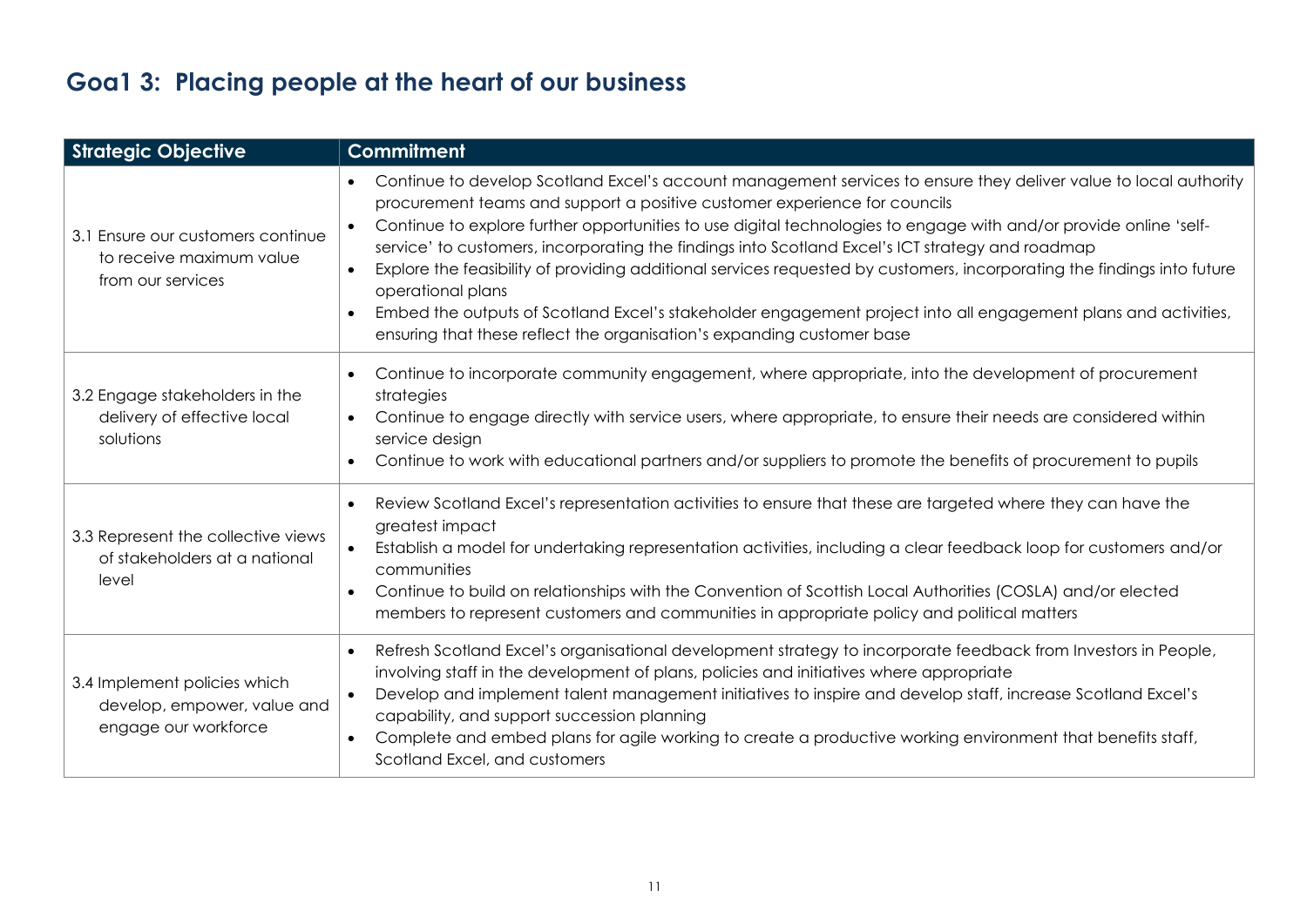# **Goa1 4: Driving sustainable and scalable growth**

| <b>Strategic Objective</b>                                                                                             | <b>Commitment</b>                                                                                                                                                                                                                                                                                                                                                                                                                                                                                                                                                                                                                                                                                                                                                                                                                                                                                                                                                                     |
|------------------------------------------------------------------------------------------------------------------------|---------------------------------------------------------------------------------------------------------------------------------------------------------------------------------------------------------------------------------------------------------------------------------------------------------------------------------------------------------------------------------------------------------------------------------------------------------------------------------------------------------------------------------------------------------------------------------------------------------------------------------------------------------------------------------------------------------------------------------------------------------------------------------------------------------------------------------------------------------------------------------------------------------------------------------------------------------------------------------------|
| 4.1 Implement a new governance<br>model which supports scalable<br>business growth                                     | Continue to implement appropriate funding models to support the delivery of new and existing services, monitoring<br>income and providing regular reports to the joint committee                                                                                                                                                                                                                                                                                                                                                                                                                                                                                                                                                                                                                                                                                                                                                                                                      |
| 4.2 Continue to maintain a robust<br>business infrastructure to<br>support our growth ambitions                        | • Continue to monitor Scotland Excel's business infrastructure to ensure it can support the organisation's growth<br>ambitions, developing plans for continuous improvement and to address any gaps in capacity and/or capability<br>Develop a risk model for evaluating new business opportunities to assess their impact on internal resources and/or<br>existing customers<br>• Continue to implement technology solutions which increase efficiency, support agile working and offer scalability<br>for business growth                                                                                                                                                                                                                                                                                                                                                                                                                                                           |
| 4.3 Use our knowledge and insight<br>to identify new services and/or<br>sectors which provide growth<br>opportunities  | Review collaborative procurement and leading change solutions available in other public sector markets to identify<br>$\bullet$<br>potential business opportunities, reporting on the findings to inform future operational plans<br>Continue to deliver procurement support to housing associations and implement plans to market additional services<br>to this sector<br>• Continue to develop and market Scotland Excel's associate membership programme to maximise its commercial<br>potential for the organisation and the benefits it provides for members<br>Continue to market Scotland Excel through traditional and social media, targeted communications activity and<br>$\bullet$<br>political engagement to support new business opportunities<br>Continue to identify opportunities arising for staff development through new business opportunities, fostering an<br>$\bullet$<br>understanding of commercial and entrepreneurial approaches across the organisation |
| 4.4 Explore opportunities to work<br>with partners on the<br>development and delivery of<br>new business opportunities | • Continue to explore opportunities to work in partnership with other public sector bodies to increase internal<br>efficiency and/or improve service delivery for customers, reporting on the findings to inform future operational plans<br>Continue to manage Scotland Excel's partnership with Crown Commercial Services (CCS) to ensure it is delivering<br>$\bullet$<br>against customer expectations, and explore opportunities to extend this partnership<br>Continue to provide procurement support to SEEMIS in line with the partnership agreement<br>$\bullet$                                                                                                                                                                                                                                                                                                                                                                                                             |